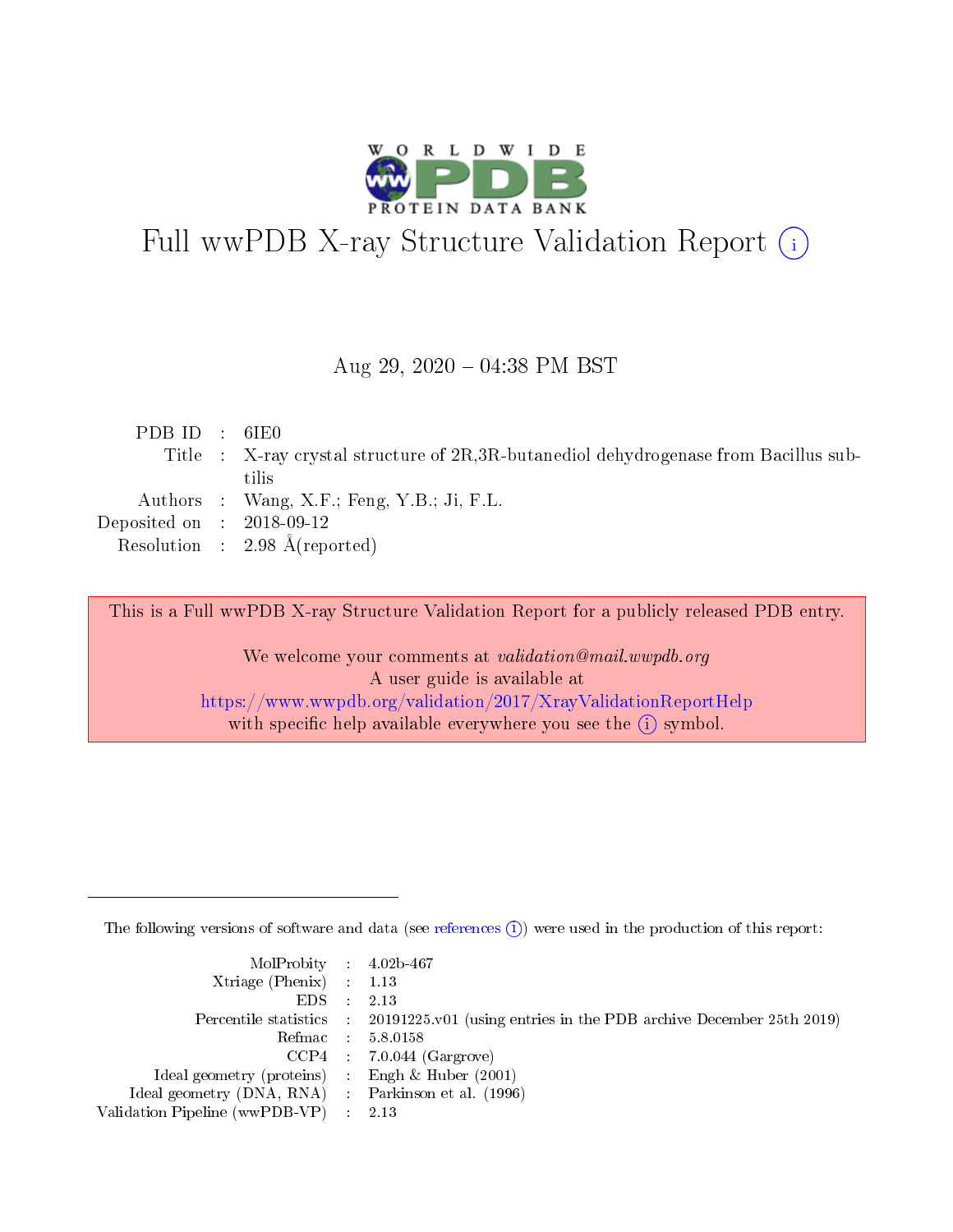## 1 [O](https://www.wwpdb.org/validation/2017/XrayValidationReportHelp#overall_quality)verall quality at a glance  $(i)$

The following experimental techniques were used to determine the structure: X-RAY DIFFRACTION

The reported resolution of this entry is 2.98 Å.

Percentile scores (ranging between 0-100) for global validation metrics of the entry are shown in the following graphic. The table shows the number of entries on which the scores are based.



| Metric                | Whole archive<br>$(\#\text{Entries})$ | Similar resolution<br>$(\#\text{Entries},\,\text{resolution}\,\,\text{range}(\textup{\AA}))$ |
|-----------------------|---------------------------------------|----------------------------------------------------------------------------------------------|
| $R_{free}$            | 130704                                | $2754(3.00-2.96)$                                                                            |
| Clashscore            | 141614                                | $3103(3.00-2.96)$                                                                            |
| Ramachandran outliers | 138981                                | $2993(3.00-2.96)$                                                                            |
| Sidechain outliers    | 138945                                | $2996(3.00-2.96)$                                                                            |
| RSRZ outliers         | 127900                                | $2644(3.00-2.96)$                                                                            |

The table below summarises the geometric issues observed across the polymeric chains and their fit to the electron density. The red, orange, yellow and green segments on the lower bar indicate the fraction of residues that contain outliers for  $>=3, 2, 1$  and 0 types of geometric quality criteria respectively. A grey segment represents the fraction of residues that are not modelled. The numeric value for each fraction is indicated below the corresponding segment, with a dot representing fractions  $\epsilon=5\%$  The upper red bar (where present) indicates the fraction of residues that have poor fit to the electron density. The numeric value is given above the bar.

| Mol |        | $\boxed{\text{Chain}}$ Length | Quality of chain |     |  |
|-----|--------|-------------------------------|------------------|-----|--|
|     | А      | 347                           | 88%              | 12% |  |
|     | В      | 347                           | 85%              | 14% |  |
|     | $\cap$ | 347                           | 85%              | 15% |  |
|     |        | 347                           | 2%<br>80%        | 20% |  |

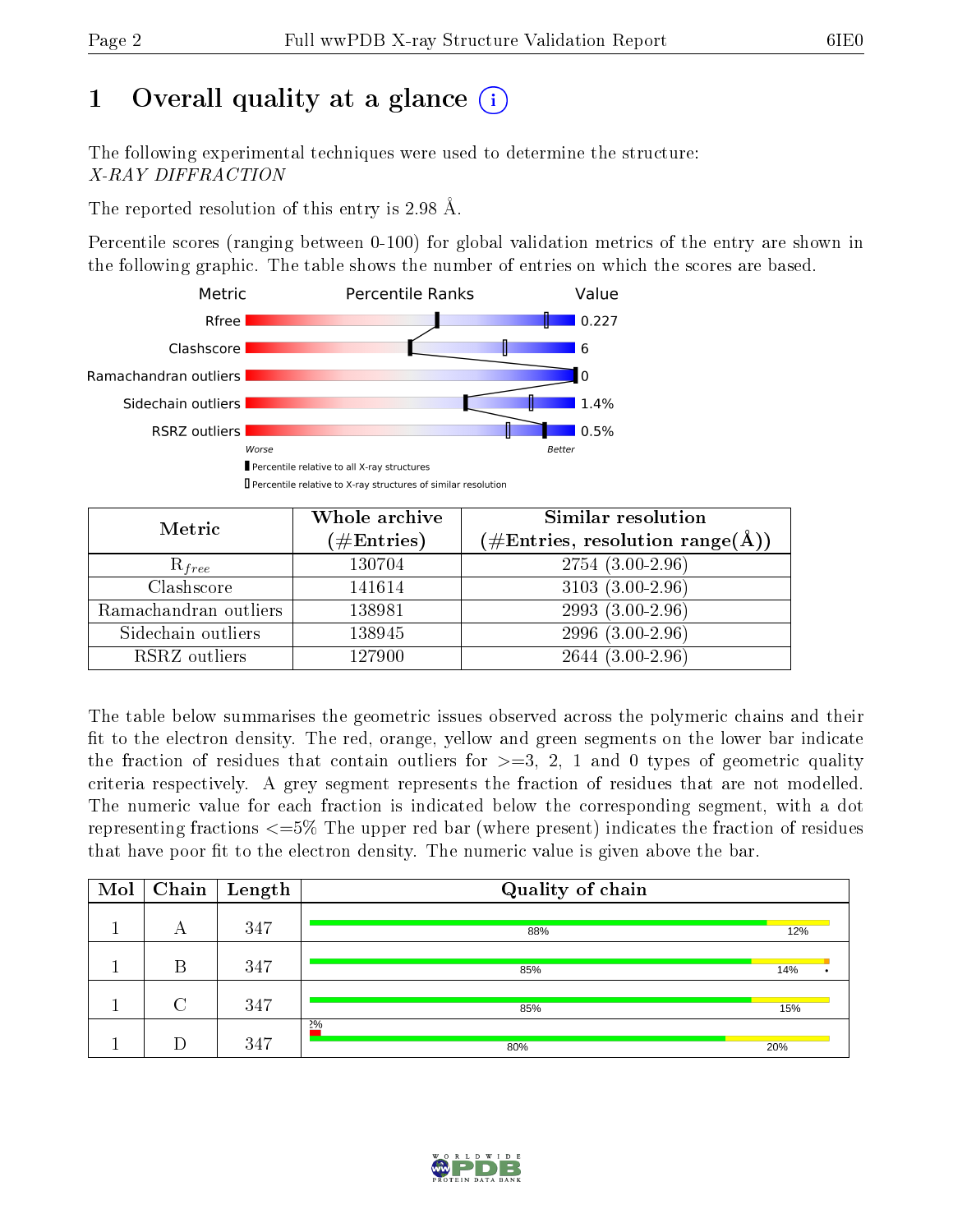## 2 Entry composition (i)

There are 2 unique types of molecules in this entry. The entry contains 10552 atoms, of which 0 are hydrogens and 0 are deuteriums.

In the tables below, the ZeroOcc column contains the number of atoms modelled with zero occupancy, the AltConf column contains the number of residues with at least one atom in alternate conformation and the Trace column contains the number of residues modelled with at most 2 atoms.

| Mol | Chain | Residues | Atoms |      |     |     |                  | ZeroOcc   AltConf | Trace |  |
|-----|-------|----------|-------|------|-----|-----|------------------|-------------------|-------|--|
|     |       | 347      | Total | C    | Ν   |     | S                | $\overline{0}$    |       |  |
|     |       |          | 2637  | 1686 | 437 | 507 | -7               |                   |       |  |
|     | В     | 347      | Total | C    | Ν   |     | S                | 0                 |       |  |
|     |       |          | 2637  | 1686 | 437 | 507 | 7                |                   |       |  |
|     | C     | 347      | Total | C    | N   |     | S                | 0                 |       |  |
|     |       |          | 2637  | 1686 | 437 | 507 | -7               |                   |       |  |
|     |       |          | Total | C    | Ν   |     | S                |                   |       |  |
|     | 347   | 2637     | 1686  | 437  | 507 | 7   | $\left( \right)$ |                   |       |  |

 $\bullet$  Molecule 1 is a protein called  $(R,R)$ -butanediol dehydrogenase.

There are 4 discrepancies between the modelled and reference sequences:

| Chain | $\mid$ Residue $\mid$ Modelled $\mid$ | Actual | Comment                       | Reference |
|-------|---------------------------------------|--------|-------------------------------|-----------|
|       | SER.                                  |        | expression tag   UNP $O34788$ |           |
|       | SER.                                  |        | expression tag   UNP $O34788$ |           |
|       | SER.                                  |        | expression tag   UNP $O34788$ |           |
|       | SER                                   |        | expression tag   UNP 034788   |           |

• Molecule 2 is ZINC ION (three-letter code: ZN) (formula: Zn).

| Mol | Chain Residues | Atoms       | $ZeroOcc$   AltConf |
|-----|----------------|-------------|---------------------|
| 2   |                | Total Zn    |                     |
| 2   |                | Total Zn    |                     |
| 2   |                | Total Zn    |                     |
| 9   |                | Total<br>Zn |                     |

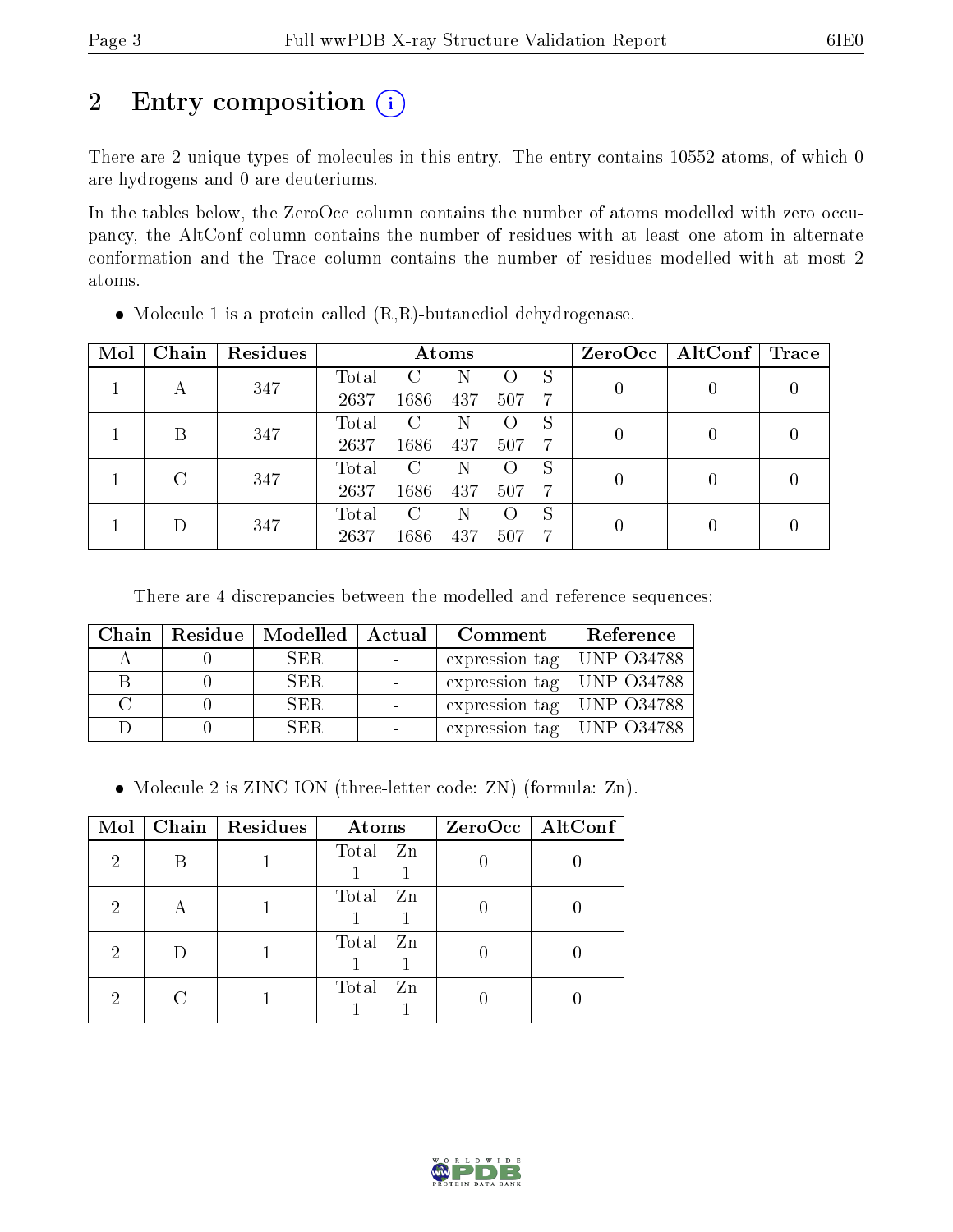## 3 Residue-property plots  $(i)$

These plots are drawn for all protein, RNA, DNA and oligosaccharide chains in the entry. The first graphic for a chain summarises the proportions of the various outlier classes displayed in the second graphic. The second graphic shows the sequence view annotated by issues in geometry and electron density. Residues are color-coded according to the number of geometric quality criteria for which they contain at least one outlier: green  $= 0$ , yellow  $= 1$ , orange  $= 2$  and red  $= 3$  or more. A red dot above a residue indicates a poor fit to the electron density ( $\text{RSRZ} > 2$ ). Stretches of 2 or more consecutive residues without any outlier are shown as a green connector. Residues present in the sample, but not in the model, are shown in grey.

• Molecule 1:  $(R,R)$ -butanediol dehydrogenase

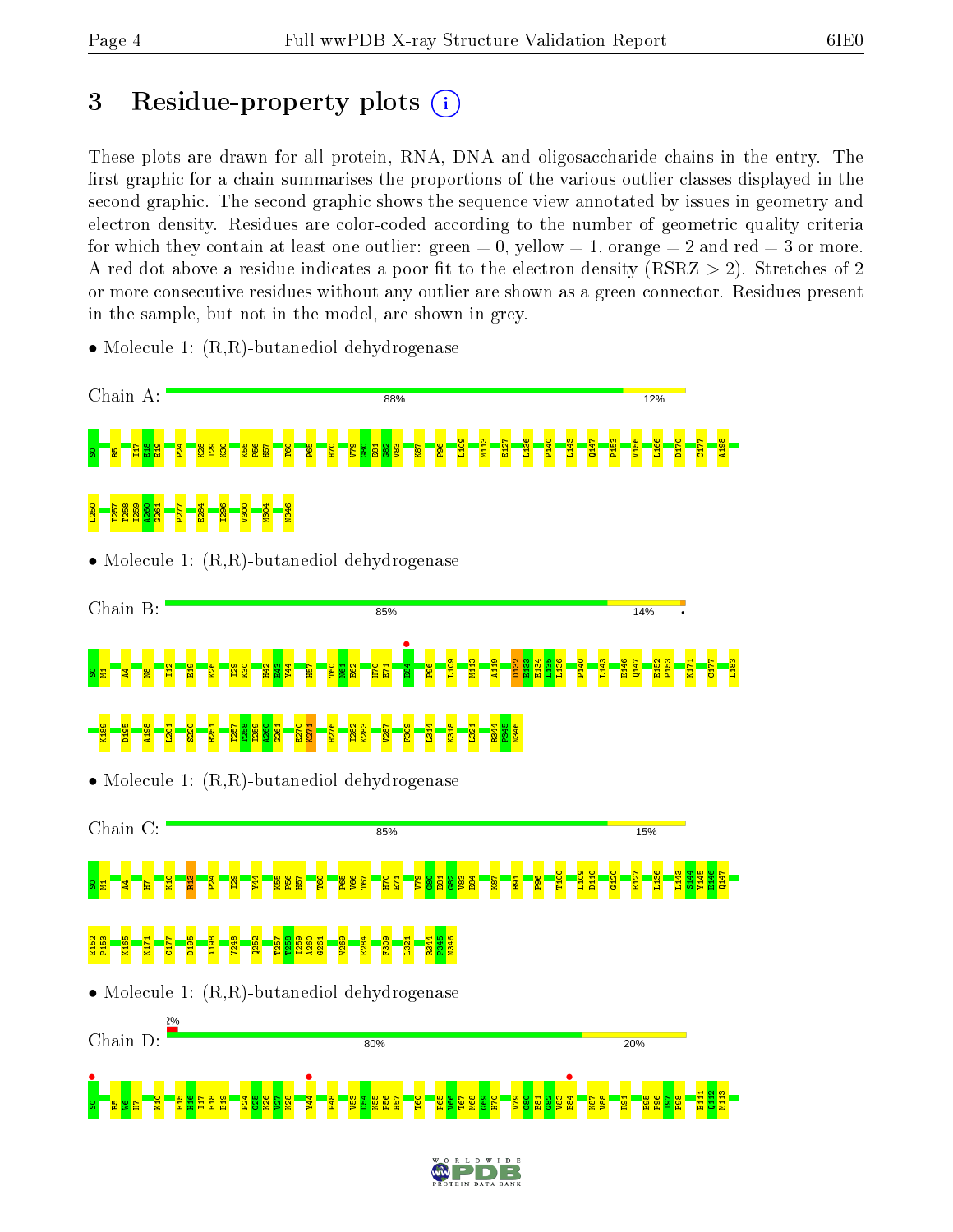# G117 F125 S126 E127 Y128 • D132 L135 E142 L143 Q147 R162 K165 C177 K189 I196 Y197 A198 V199 P203 E204 Q207 P219 T222 • R251 Q255 S256 T257 T258 I259 A260 G261 I282 K283 E284 V287 I290 V300 M304



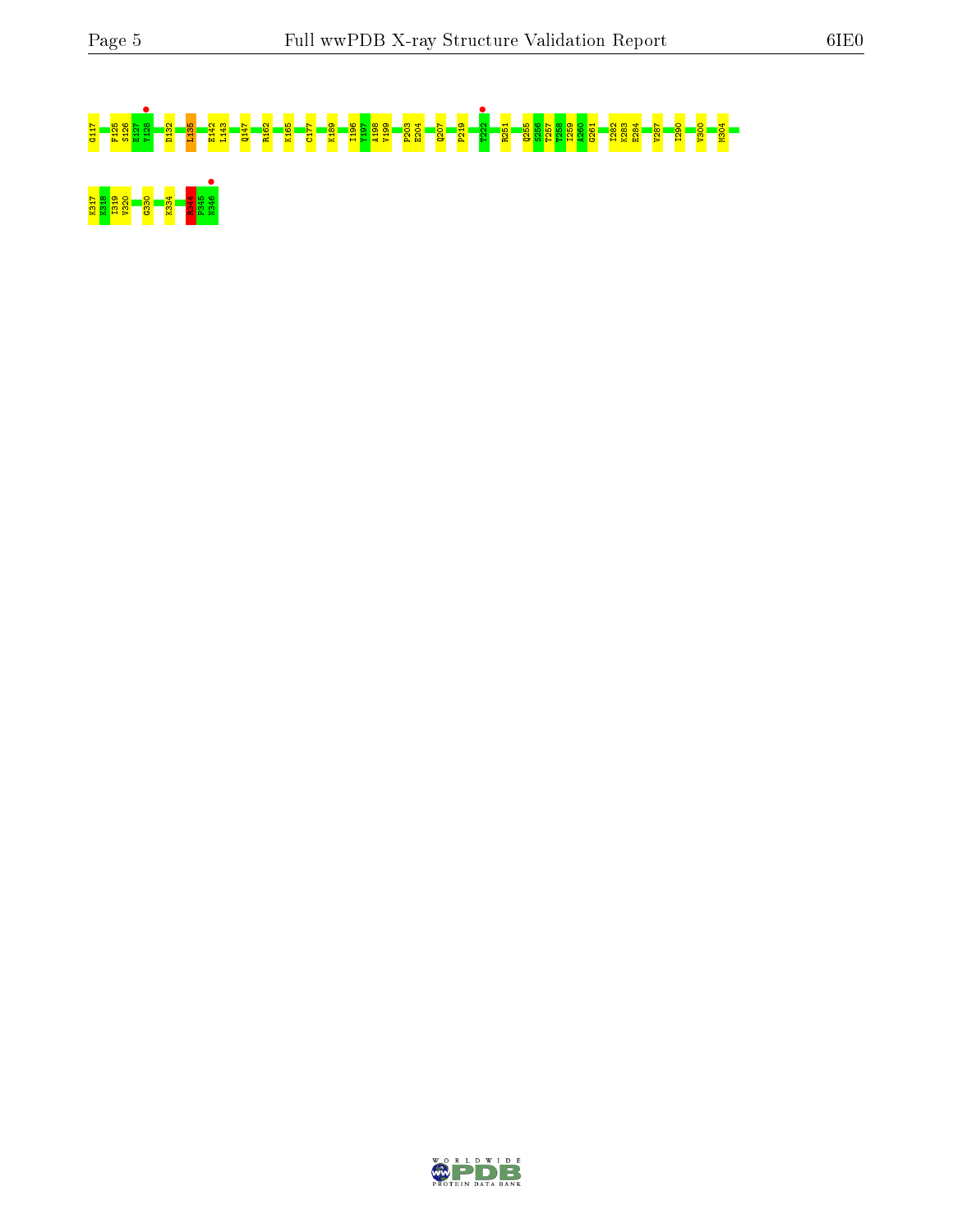## 4 Data and refinement statistics  $(i)$

| Property                                                         | Value                                             | Source     |
|------------------------------------------------------------------|---------------------------------------------------|------------|
| Space group                                                      | P 41 21 2                                         | Depositor  |
| Cell constants                                                   | 200.84Å<br>200.84Å<br>83.27Å                      | Depositor  |
| a, b, c, $\alpha$ , $\beta$ , $\gamma$                           | $90.00^{\circ}$<br>$90.00^\circ$<br>$90.00^\circ$ |            |
| Resolution $(A)$                                                 | $48.71 - 2.98$                                    | Depositor  |
|                                                                  | 48.71<br>$-2.98$                                  | <b>EDS</b> |
| % Data completeness                                              | $97.5(48.71-2.98)$                                | Depositor  |
| (in resolution range)                                            | $97.5(48.71-2.98)$                                | <b>EDS</b> |
| $R_{merge}$                                                      | (Not available)                                   | Depositor  |
| $\mathrm{R}_{sym}$                                               | (Not available)                                   | Depositor  |
| $\langle I/\sigma(I) \rangle^{-1}$                               | 7.35 (at $2.96\text{\AA}$ )                       | Xtriage    |
| Refinement program                                               | PHENIX (1.13 2998: ???)                           | Depositor  |
|                                                                  | 0.172<br>, 0.228                                  | Depositor  |
| $R, R_{free}$                                                    | 0.227<br>0.172,                                   | DCC        |
| $\mathcal{R}_{free}$ test set                                    | $1831$ reflections $(5.17\%)$                     | wwPDB-VP   |
| Wilson B-factor $(A^2)$                                          | 54.1                                              | Xtriage    |
| Anisotropy                                                       | 0.090                                             | Xtriage    |
| Bulk solvent $k_{sol}(\text{e}/\text{A}^3), B_{sol}(\text{A}^2)$ | 0.31, 32.6                                        | <b>EDS</b> |
| L-test for $\mathrm{twinning}^2$                                 | $< L >$ = 0.48, $< L2$ = 0.31                     | Xtriage    |
| Estimated twinning fraction                                      | No twinning to report.                            | Xtriage    |
| $F_o, F_c$ correlation                                           | 0.94                                              | <b>EDS</b> |
| Total number of atoms                                            | 10552                                             | wwPDB-VP   |
| Average B, all atoms $(A^2)$                                     | 51.0                                              | wwPDB-VP   |

Xtriage's analysis on translational NCS is as follows: The largest off-origin peak in the Patterson function is  $5.58\%$  of the height of the origin peak. No significant pseudotranslation is detected.

<sup>&</sup>lt;sup>2</sup>Theoretical values of  $\langle |L| \rangle$ ,  $\langle L^2 \rangle$  for acentric reflections are 0.5, 0.333 respectively for untwinned datasets, and 0.375, 0.2 for perfectly twinned datasets.



<span id="page-5-1"></span><span id="page-5-0"></span><sup>1</sup> Intensities estimated from amplitudes.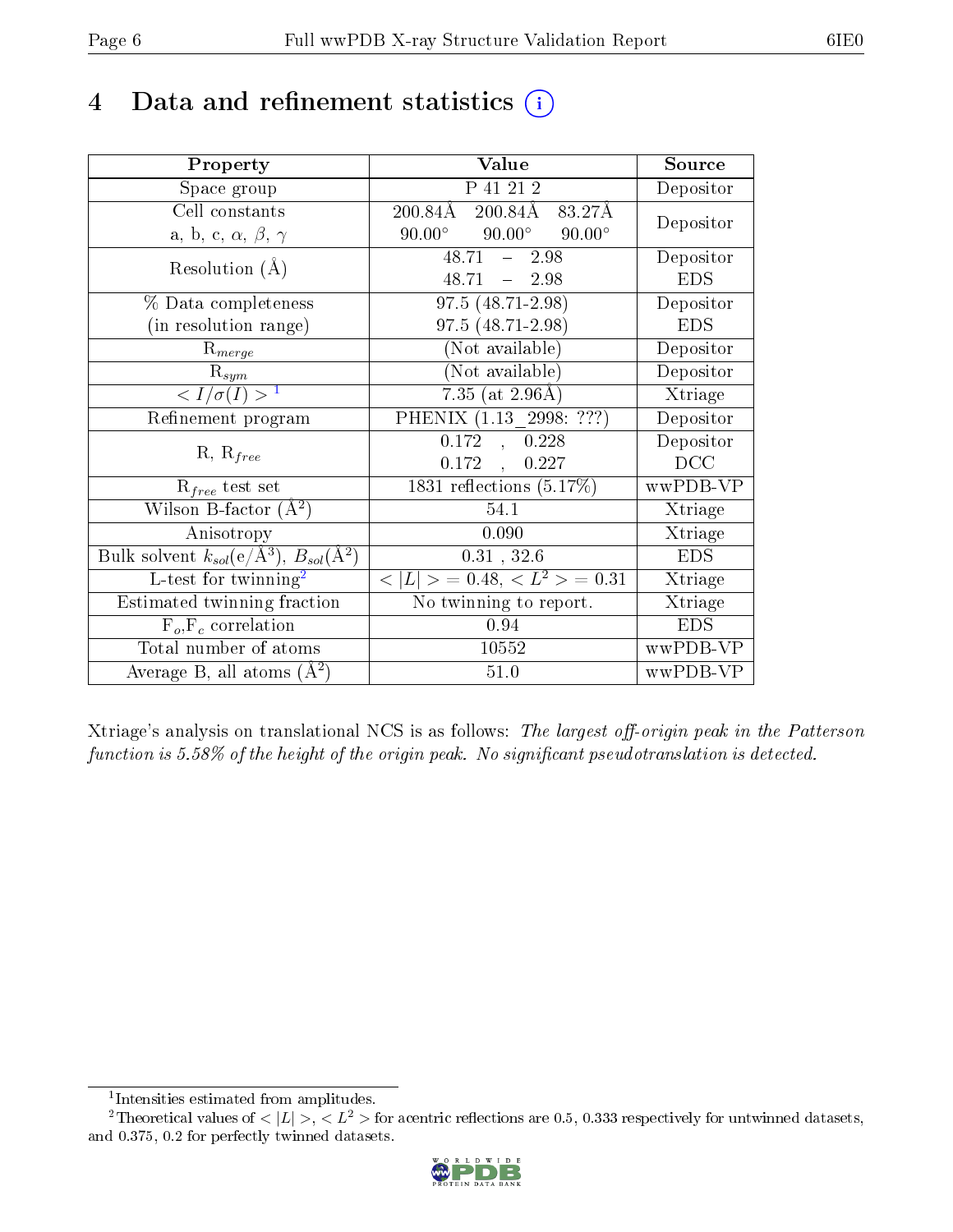## 5 Model quality  $(i)$

## 5.1 Standard geometry  $(i)$

Bond lengths and bond angles in the following residue types are not validated in this section: ZN

The Z score for a bond length (or angle) is the number of standard deviations the observed value is removed from the expected value. A bond length (or angle) with  $|Z| > 5$  is considered an outlier worth inspection. RMSZ is the root-mean-square of all Z scores of the bond lengths (or angles).

| Mol | Chain  |      | Bond lengths    | Bond angles |                             |  |
|-----|--------|------|-----------------|-------------|-----------------------------|--|
|     |        | RMSZ | $\# Z  > 5$     | RMSZ        | Z   > 5                     |  |
|     |        | 0.29 | 0/2687          | 0.48        | 0/3640                      |  |
|     | В      | 0.28 | $\sqrt{0/2687}$ | 0.50        | 0/3640                      |  |
|     | C      | 0.31 | 0/2687          | 0.51        | 0/3640                      |  |
|     | $\Box$ | 0.34 | 0/2687          | 0.58        | $2/3640~(0.\overline{1\%})$ |  |
| All | Αll    | 0.30 | 10748           | 0.52        | $2/14560(0.0\%)$            |  |

Chiral center outliers are detected by calculating the chiral volume of a chiral center and verifying if the center is modelled as a planar moiety or with the opposite hand.A planarity outlier is detected by checking planarity of atoms in a peptide group, atoms in a mainchain group or atoms of a sidechain that are expected to be planar.

|  | $\mid$ Mol $\mid$ Chain $\mid$ #Chirality outliers $\mid$ #Planarity outliers $'$ |
|--|-----------------------------------------------------------------------------------|
|  |                                                                                   |

There are no bond length outliers.

All (2) bond angle outliers are listed below:

| $\text{Mol}$ | $\vert$ Chain $\vert$ Res $\vert$ Type |     |            | Atoms                     |         | Observed $(^\circ)$   Ideal $(^\circ)$ |        |
|--------------|----------------------------------------|-----|------------|---------------------------|---------|----------------------------------------|--------|
|              |                                        | 135 | LEU        | $\vert$ CB-CG-CD2 $\vert$ | $-5.61$ | 101.46                                 | 111 00 |
|              |                                        | 207 | <b>GLN</b> | CB-CA-C                   | $-5.44$ | 99.52                                  | 110.40 |

There are no chirality outliers.

All (1) planarity outliers are listed below:

|  |     | $\mid$ Mol $\mid$ Chain $\mid$ Res $\mid$ Type $\mid$ Group |
|--|-----|-------------------------------------------------------------|
|  | 344 | ARG Sidechain                                               |

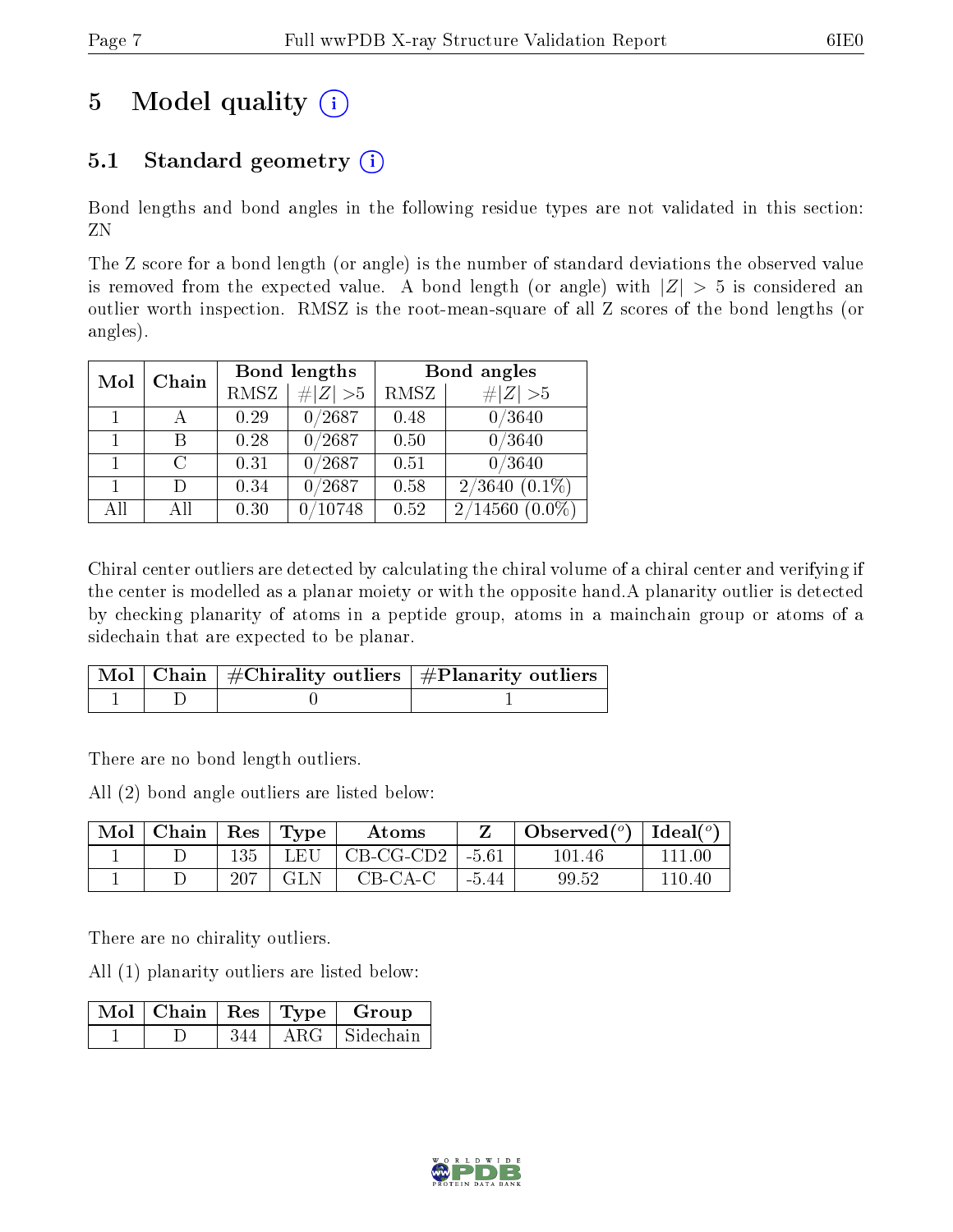#### $5.2$  Too-close contacts  $(i)$

In the following table, the Non-H and H(model) columns list the number of non-hydrogen atoms and hydrogen atoms in the chain respectively. The H(added) column lists the number of hydrogen atoms added and optimized by MolProbity. The Clashes column lists the number of clashes within the asymmetric unit, whereas Symm-Clashes lists symmetry related clashes.

| Mol | Chain  |       | Non-H $\mid$ H(model) | H(added) | Clashes | $\vert$ Symm-Clashes |
|-----|--------|-------|-----------------------|----------|---------|----------------------|
|     | A      | 2637  |                       | 2665     | 22      |                      |
|     | В      | 2637  |                       | 2665     | 31      |                      |
|     | $\cap$ | 2637  |                       | 2665     | 31      |                      |
|     | Ð      | 2637  |                       | 2663     | 44      |                      |
| ച   | А      |       |                       |          |         |                      |
| 2   | В      |       |                       |          |         |                      |
| റ   | C      |       |                       |          |         |                      |
| 2   | I)     |       |                       |          |         |                      |
|     | All    | 10552 |                       | 10658    | 122     |                      |

The all-atom clashscore is defined as the number of clashes found per 1000 atoms (including hydrogen atoms). The all-atom clashscore for this structure is 6.

All (122) close contacts within the same asymmetric unit are listed below, sorted by their clash magnitude.

|                              |                     | Interatomic    | Clash         |
|------------------------------|---------------------|----------------|---------------|
| Atom-1                       | Atom-2              | distance $(A)$ | overlap $(A)$ |
| 1: D: 203: PRO: HD2          | 1: D: 204: GLU: OE2 | 1.52           | 1.07          |
| 1:D:344:ARG:HG2              | 1: D: 344: ARG: NH2 | 1.98           | 0.76          |
| 1:B:171:LYS:HG2              | 1:B:195:ASP:HB2     | 1.71           | 0.71          |
| 1: D: 203: PRO:CD            | 1: D: 204: GLU: OE2 | 2.34           | 0.71          |
| 1:C:4:ALA:HB2                | 1:C:321:LEU:HD11    | 1.72           | 0.70          |
| 1:C:7:HIS:ND1                | 1: C: 13: ARG: HD3  | 2.07           | 0.69          |
| 1:B:259:ILE:HD12             | 1:B:283:LYS:HD3     | 1.75           | 0.68          |
| 1:C:7:HIS:CD2                | 1:C:65:PRO:HB3      | 2.29           | 0.68          |
| 1:C:24:PRO:HA                | 1:C:81:GLU:H        | 1.60           | 0.66          |
| 1:B:287:VAL:HB               | 1: D: 287: VAL:HG22 | 1.78           | 0.65          |
| 1:D:317:LYS:HE2              | 1:D:319:ILE:HD11    | 1.79           | 0.63          |
| $1:D:344:ARG:H\overline{G2}$ | 1:D:344:ARG:HH21    | 1.63           | 0.62          |
| 1:B:257:THR:HB               | 1:B:261:GLY:HA3     | 1.84           | 0.60          |
| 1:D:24:PRO:HA                | 1: D:81: GLU: H     | 1.67           | 0.60          |
| 1:B:109:LEU:HD21             | 1: D: 284: GLU: HG3 | 1.84           | 0.58          |
| 1:B:146:GLU:HG2              | 1: B: 318: LYS: HE2 | 1.86           | 0.57          |
| 1:B:344:ARG:NE               | 1:B:346:ASN:O       | 2.38           | 0.57          |
| 1: D: 282: ILE: HG22         | 1: D: 283: LYS: HG2 | 1.87           | 0.57          |
| 1:A:109:LEU:HD21             | 1:C:284:GLU:HG3     | 1.86           | 0.56          |

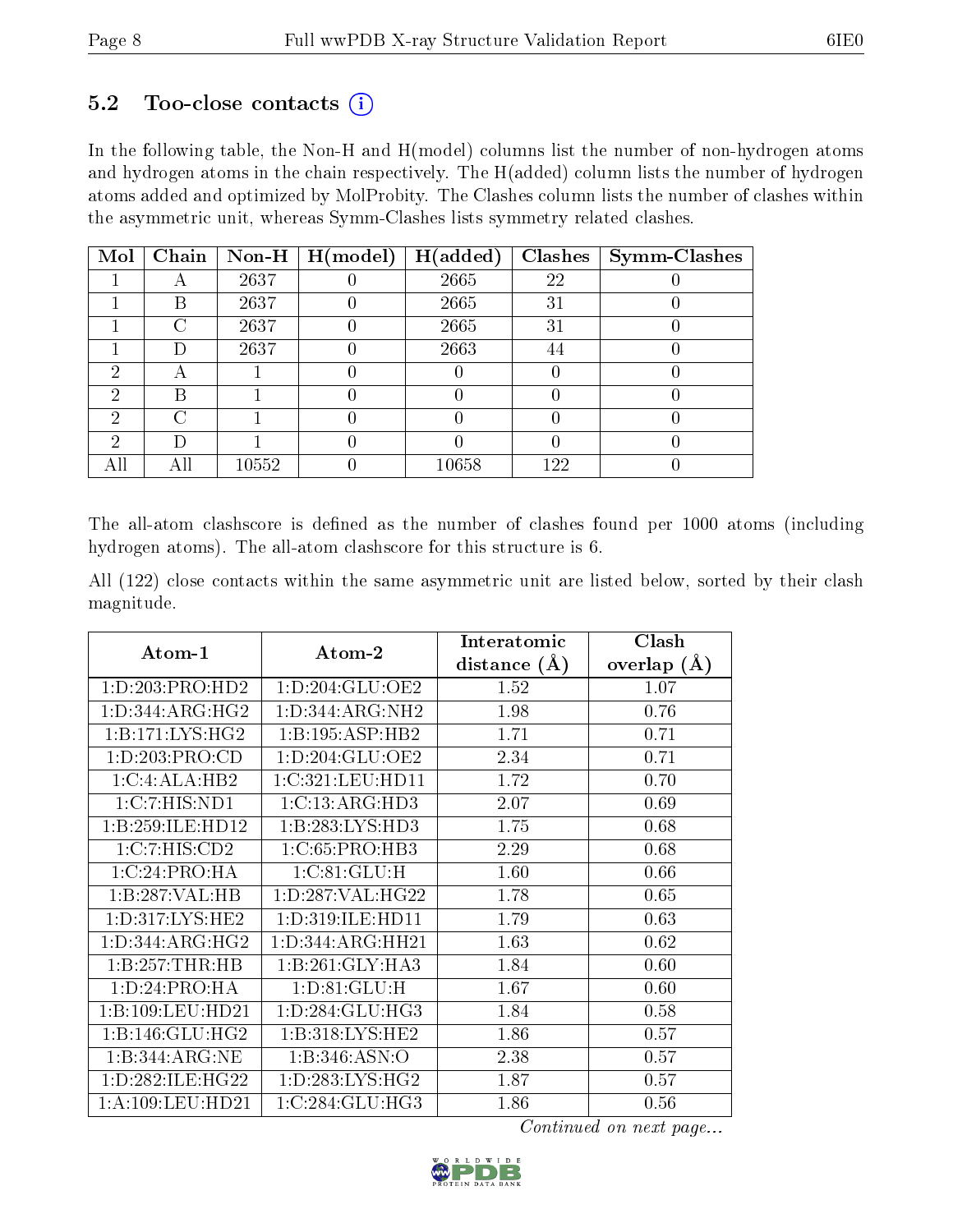| Commaca from previous page  |                      | Interatomic    | Clash         |  |
|-----------------------------|----------------------|----------------|---------------|--|
| Atom-1                      | Atom-2               | distance $(A)$ | overlap $(A)$ |  |
| 1:D:143:LEU:HD22            | 1: D: 147: GLN: HG2  | 1.86           | 0.56          |  |
| 1:A:24:PRO:HA               | 1: A:81: GLU: H      | 1.70           | 0.56          |  |
| 1: D: 330: GLY: O           | 1: D: 334: LYS: HE2  | 2.05           | 0.55          |  |
| 1: A:5: ARG:HD2             | 1:A:17:ILE:HD13      | 1.87           | 0.55          |  |
| 1: A:284: GLU:HG3           | 1:C:109:LEU:HD21     | 1.87           | 0.55          |  |
| 1: D: 95: GLU: O            | 1: D: 135: LEU: HD23 | 2.06           | 0.55          |  |
| 1:B:26:LYS:HE2              | 1:B:132:ASP:OD2      | 2.07           | $0.55\,$      |  |
| 1: D: 57: HIS: HB3          | 1: D:60:THR:OG1      | 2.07           | 0.55          |  |
| 1:B:12:ILE:HD12             | 1:B:44:TYR:HD1       | 1.72           | 0.54          |  |
| 1: D: 10: LYS: HA           | 1: D: 44: TYR: CD1   | 2.43           | 0.54          |  |
| 1:A:5:ARG:NH2               | 1: A:65: PRO:HG2     | 2.23           | 0.54          |  |
| 1:B:71:GLU:HB3              | 1:B:153:PRO:HD3      | 1.89           | 0.54          |  |
| 1:D:98:PHE:O                | 1: D: 113: MET: HA   | 2.08           | 0.54          |  |
| 1: C: 71: GLU: HB3          | 1:C:153:PRO:HD3      | 1.88           | 0.54          |  |
| 1:B:282:ILE:HG23            | 1:B:283:LYS:HG3      | 1.88           | 0.54          |  |
| 1: D: 83: VAL: C            | 1:D:84:GLU:HG2       | 2.28           | 0.54          |  |
| 1:C:165:LYS:HE2             | 1:C:260:ALA:O        | 2.08           | 0.53          |  |
| 1:C:100:THR:OG1             | 1:C:110:ASP:OD2      | 2.23           | 0.52          |  |
| 1:A:19:GLU:OE2              | 1: A:28: LYS:NZ      | 2.43           | 0.52          |  |
| 1:C:1:MET:HG3               | 1:C:127:GLU:HB2      | 1.91           | 0.52          |  |
| 1:D:300:VAL:O               | 1:D:304:MET:HG3      | 2.09           | 0.52          |  |
| 1:B:183:LEU:HD21            | 1:B:314:LEU:HD21     | 1.92           | 0.51          |  |
| 1:C:29:ILE:HD11             | 1:C:136:LEU:HD21     | 1.91           | 0.51          |  |
| 1:D:142:GLU:OE1             | 1:D:142:GLU:N        | 2.43           | 0.51          |  |
| 1:C:344:ARG:NH1             | 1:C:346:ASN:O        | 2.41           | 0.51          |  |
| 1:B:147:GLN:NE2             | 1:B:309:PHE:O        | 2.43           | 0.51          |  |
| 1:B:60:THR:HG21             | 1:B:119:ALA:O        | 2.11           | 0.51          |  |
| 1:C:257:THR:HB              | 1:C:261:GLY:HA3      | 1.93           | 0.51          |  |
| 1: D: 257: THR: HB          | 1: D: 261: GLY: HA3  | 1.93           | 0.50          |  |
| 1:A:153:PRO:O               | 1: A: 156: VAL:HG22  | 2.11           | 0.50          |  |
| 1: D:320: VAL:HG22          | 1:D:344:ARG:HH12     | 1.77           | 0.50          |  |
| $1:A:70:HIS:\overline{HB2}$ | 1: A:96: PRO:HG3     | 1.92           | 0.50          |  |
| 1: A:257:THR:HB             | 1:A:261:GLY:HA3      | 1.94           | 0.49          |  |
| 1:B:1:MET:HB2               | 1:B:19:GLU:HG3       | 1.94           | 0.49          |  |
| 1:B:57:HIS:HB3              | 1:B:60:THR:HB        | 1.94           | 0.49          |  |
| 1:C:24:PRO:HB3              | 1:C:81:GLU:HB3       | 1.94           | 0.49          |  |
| 1: D: 111: GLU: OE1         | 1: D: 111: GLU: HA   | 2.13           | 0.49          |  |
| 1:C:143:LEU:HD22            | 1:C:147:GLN:HG2      | 1.94           | 0.49          |  |
| 1: A:147: GLN: HG3          | 1: A:304: MET:SD     | 2.53           | 0.48          |  |
| 1:D:259:ILE:HA              | 1: D: 283: LYS: HB3  | 1.95           | 0.48          |  |
| 1:C:147:GLN:NE2             | 1:C:309:PHE:O        | 2.46           | 0.48          |  |

Continued from previous page.

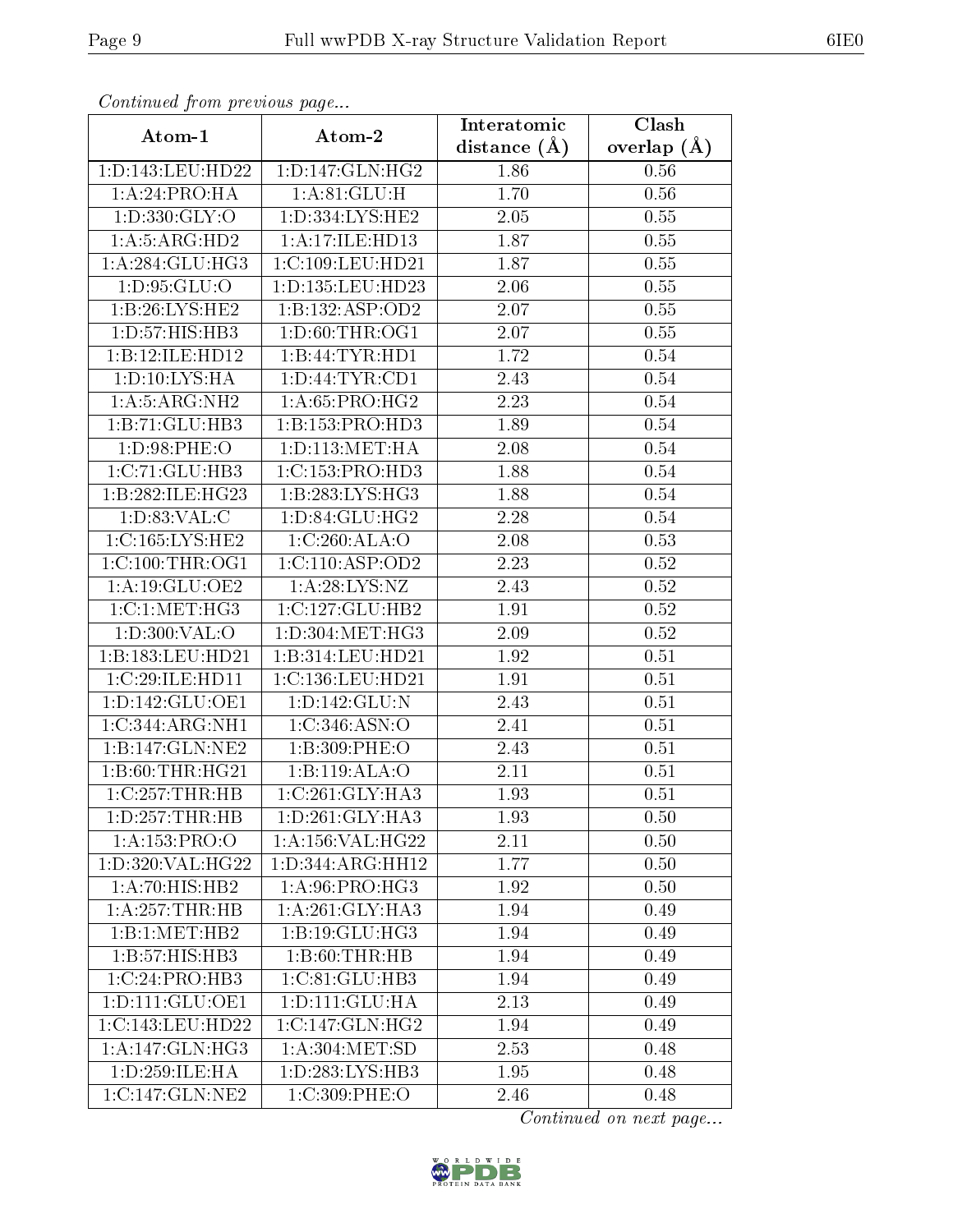| Continuati pont previous page |                               | Interatomic    | Clash         |
|-------------------------------|-------------------------------|----------------|---------------|
| Atom-1                        | Atom-2                        | distance $(A)$ | overlap $(A)$ |
| 1: D: 189: LYS: HE2           | 1:D:196:ILE:HD12              | 1.95           | 0.48          |
| 1:A:29:ILE:HD11               | 1: A: 136: LEU: HD21          | 1.96           | 0.48          |
| 1: A:55: LYS:HG2              | 1:A:56:PRO:HD2                | 1.96           | 0.48          |
| 1:C:57:HIS:HB3                | 1:C:60:THR:OG1                | 2.13           | 0.48          |
| 1: A: 166: LEU: HD22          | 1:A:170:ASP:HB2               | 1.96           | 0.47          |
| 1:B:271:LYS:HD2               | 1:B:271:LYS:HA                | 1.53           | 0.47          |
| 1: D: 251: ARG: O             | 1: D: 255: GLN: HG3           | 2.14           | 0.47          |
| 1:C:70:HIS:HB2                | 1:C:96:PRO:HG3                | 1.97           | 0.47          |
| 1:C:177:CYS:SG                | 1:C:198:ALA:HB1               | 2.53           | 0.47          |
| 1:C:248:VAL:O                 | 1:C:252:GLN:HG3               | 2.15           | 0.47          |
| 1: D: 177: CYS: SG            | 1:D:198:ALA:HB1               | 2.55           | 0.47          |
| 1:A:57:HIS:HB3                | 1: A:60:THR:OG1               | 2.15           | 0.47          |
| 1:D:7:HIS:ND1                 | $1: D:65: PRO:H\overline{B3}$ | 2.30           | 0.47          |
| 1:B:4:ALA:HB2                 | 1:B:321:LEU:HD11              | 1.97           | 0.46          |
| 1: D:26: LYS: HG2             | 1:D:132:ASP:OD1               | 2.14           | 0.46          |
| 1:D:91:ARG:NH2                | 1:D:143:LEU:O                 | 2.33           | 0.46          |
| 1:B:12:ILE:HD12               | 1:B:44:TYR:CD1                | 2.51           | 0.46          |
| 1:C:10:LYS:HE3                | 1:C:44:TYR:CE1                | 2.51           | 0.46          |
| 1:C:71:GLU:HG2                | 1:C:152:GLU:OE1               | 2.15           | 0.46          |
| 1:A:140:PRO:HD2               | 1:A:143:LEU:HDI2              | 1.97           | 0.46          |
| 1:B:177:CYS:SG                | 1:B:198:ALA:HB1               | 2.56           | 0.46          |
| 1: A: 109: LEU: HD13          | 1:C:259:ILE:HG23              | 1.97           | 0.46          |
| 1: C: 171: LYS: HD3           | 1:C:195:ASP:HB2               | 1.98           | 0.46          |
| 1:B:134:GLU:N                 | 1:B:134:GLU:OE2               | 2.40           | 0.45          |
| 1:B:60:THR:CG2                | 1:B:62:GLU:HB2                | 2.47           | 0.45          |
| 1:B:29:ILE:HD11               | 1:B:136:LEU:HD21              | 1.97           | 0.45          |
| 1:B:60:THR:HG22               | 1:B:62:GLU:HB2                | 1.99           | 0.45          |
| 1: D: 19: GLU: OE2            | 1: D: 28: LYS: NZ             | 2.49           | 0.45          |
| $1: D: 10: LY\overline{S:HA}$ | 1: D: 44: TYR: CE1            | 2.52           | 0.45          |
| 1:A:177:CYS:SG                | 1:A:198:ALA:HB1               | 2.55           | 0.45          |
| 1: D: 17: ILE: HG22           | 1:D:18:GLU:H                  | 1.80           | 0.45          |
| 1:C:66:VAL:HG23               | 1:C:120:GLY:HA2               | 1.98           | 0.45          |
| 1:C:66:VAL:HG22               | 1: C:67:THR:O                 | 2.17           | 0.45          |
| 1:D:79:VAL:HG13               | 1: D: 83: VAL: HB             | 2.00           | 0.44          |
| 1: D: 199: VAL:HG12           | 1: D: 219: PRO: HG3           | 1.99           | 0.44          |
| 1:C:79:VAL:CG2                | 1:C:83:VAL:HB                 | 2.48           | 0.44          |
| 1: D: 67: THR: HG21           | 1: D: 126: SER: OG            | 2.17           | 0.44          |
| 1:B:201:LEU:HD21              | 1:B:220:SER:HB3               | 2.00           | 0.44          |
| 1: D:68: MET:HA               | 1: D: 117: GLY: O             | 2.17           | 0.44          |
| 1:A:277:PRO:HB2               | 1:C:269:TRP:CG                | 2.53           | 0.43          |
| 1:A:79:VAL:CG2                | 1: A:83: VAL:HB               | 2.49           | 0.43          |

Continued from previous page.

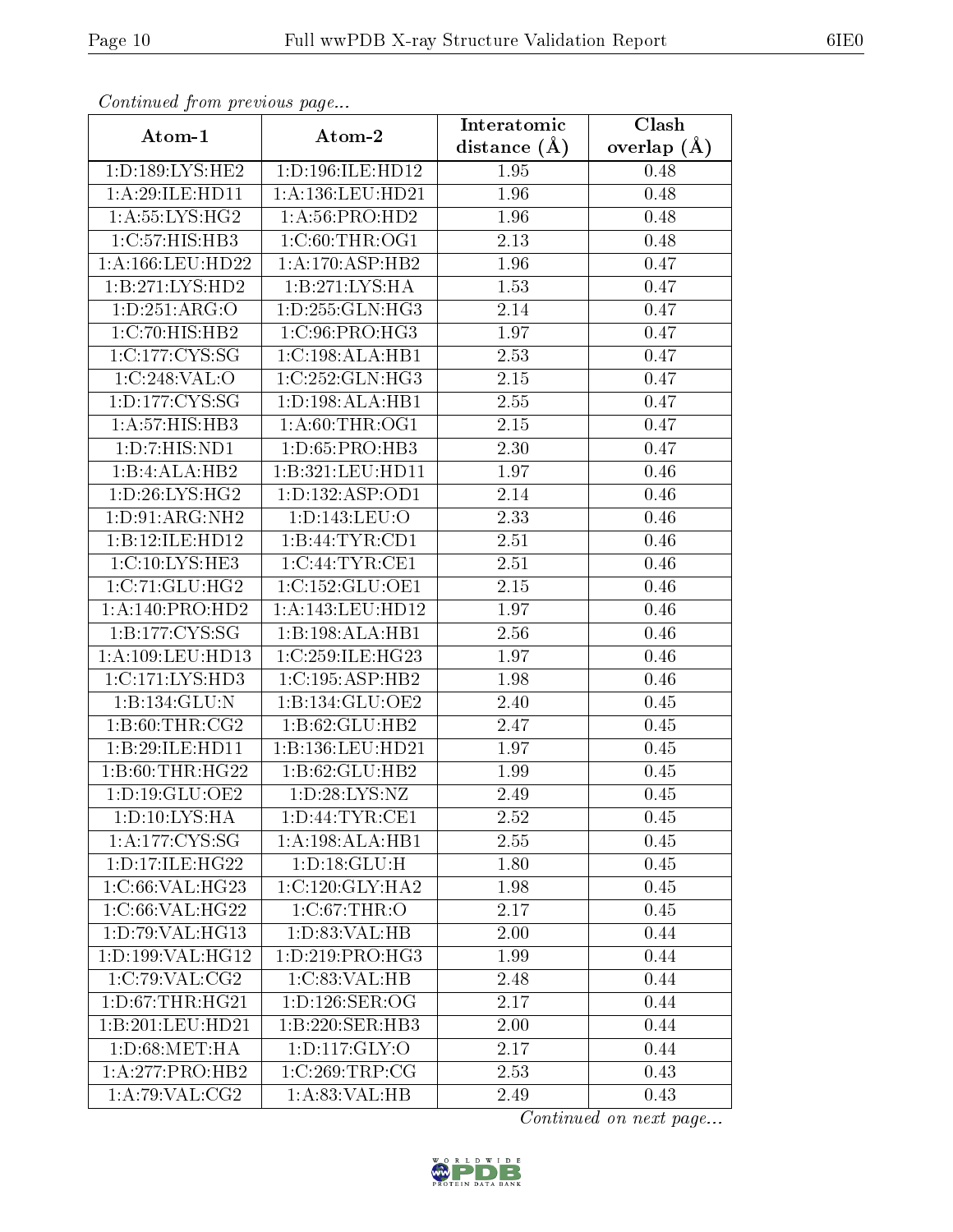|                     |                     | Interatomic       | Clash         |
|---------------------|---------------------|-------------------|---------------|
| Atom-1              | Atom-2              | distance $(A)$    | overlap $(A)$ |
| 1:B:251:ARG:HD3     | 1: B: 276: HIS: CE1 | 2.54              | 0.43          |
| 1: D: 17: ILE: HG22 | 1:D:18:GLU:N        | 2.33              | 0.43          |
| 1:A:127:GLU:OE2     | 1: A:346: ASN:ND2   | 2.52              | 0.43          |
| 1:B:71:GLU:HG2      | 1:B:152:GLU:OE1     | 2.19              | 0.42          |
| 1: D: 162: ARG: HB3 | 1: D: 162: ARG: HE  | 1.67              | 0.42          |
| 1:C:55:LYS:HG3      | 1: C:56: PRO:HD2    | 2.01              | 0.42          |
| 1:C:84:GLU:N        | 1:C:84:GLU:OE1      | 2.46              | 0.42          |
| 1:B:30:LYS:HB2      | 1:B:30:LYS:HE3      | 1.87              | 0.42          |
| 1:C:91:ARG:HG2      | 1:C:145:TYR:OH      | 2.20              | 0.42          |
| 1: D: 70: HIS: O    | 1: D: 96: PRO:HG3   | 2.20              | 0.42          |
| 1: D: 55: LYS: HE3  | 1: D:56: PRO:O      | 2.20              | 0.41          |
| 1: D: 5: ARG: HB2   | 1:D:15:GLU:OE1      | 2.20              | 0.41          |
| 1: D: 48: PRO:HG3   | 1: D: 53: VAL: HG21 | 2.01              | 0.41          |
| 1:D:290:ILE:HD13    | 1:D:290:ILE:HA      | 1.83              | 0.41          |
| 1:B:70:HIS:HB2      | 1:B:96:PRO:HG3      | 2.02              | 0.41          |
| 1:B:140:PRO:HD2     | 1:B:143:LEU:HD12    | 2.03              | 0.41          |
| 1: A:296: ILE: O    | 1:A:300:VAL:HG23    | 2.21              | 0.40          |
| 1:D:10:LYS:HA       | 1: D: 44: TYR: HD1  | 1.85              | 0.40          |
| 1: A:258:THR:OG1    | 1:A:259:ILE:N       | 2.53              | 0.40          |
| 1: D:68:MET:HB2     | 1: D: 125: PHE: HD2 | 1.87              | 0.40          |
| 1:B:270:GLU:O       | 1:B:271:LYS:HD2     | $\overline{2.22}$ | 0.40          |

Continued from previous page...

There are no symmetry-related clashes.

### 5.3 Torsion angles (i)

#### 5.3.1 Protein backbone (i)

In the following table, the Percentiles column shows the percent Ramachandran outliers of the chain as a percentile score with respect to all X-ray entries followed by that with respect to entries of similar resolution.

The Analysed column shows the number of residues for which the backbone conformation was analysed, and the total number of residues.

| Mol | Chain   | Analysed        | Favoured     | Allowed    | Outliers | Percentiles |                  |
|-----|---------|-----------------|--------------|------------|----------|-------------|------------------|
|     | А       | $345/347(99\%)$ | 326 $(94\%)$ | 19 $(6\%)$ |          |             | $100$   $100$    |
|     | Β       | $345/347(99\%)$ | 326 $(94\%)$ | 19 $(6\%)$ |          | 100         | 100              |
|     | $\rm C$ | $345/347(99\%)$ | 327 $(95%)$  | 18 $(5%)$  |          | 100         | 100              |
|     | D       | $345/347(99\%)$ | 326 $(94\%)$ | 19 $(6\%)$ |          | 100         | 100 <sub>1</sub> |

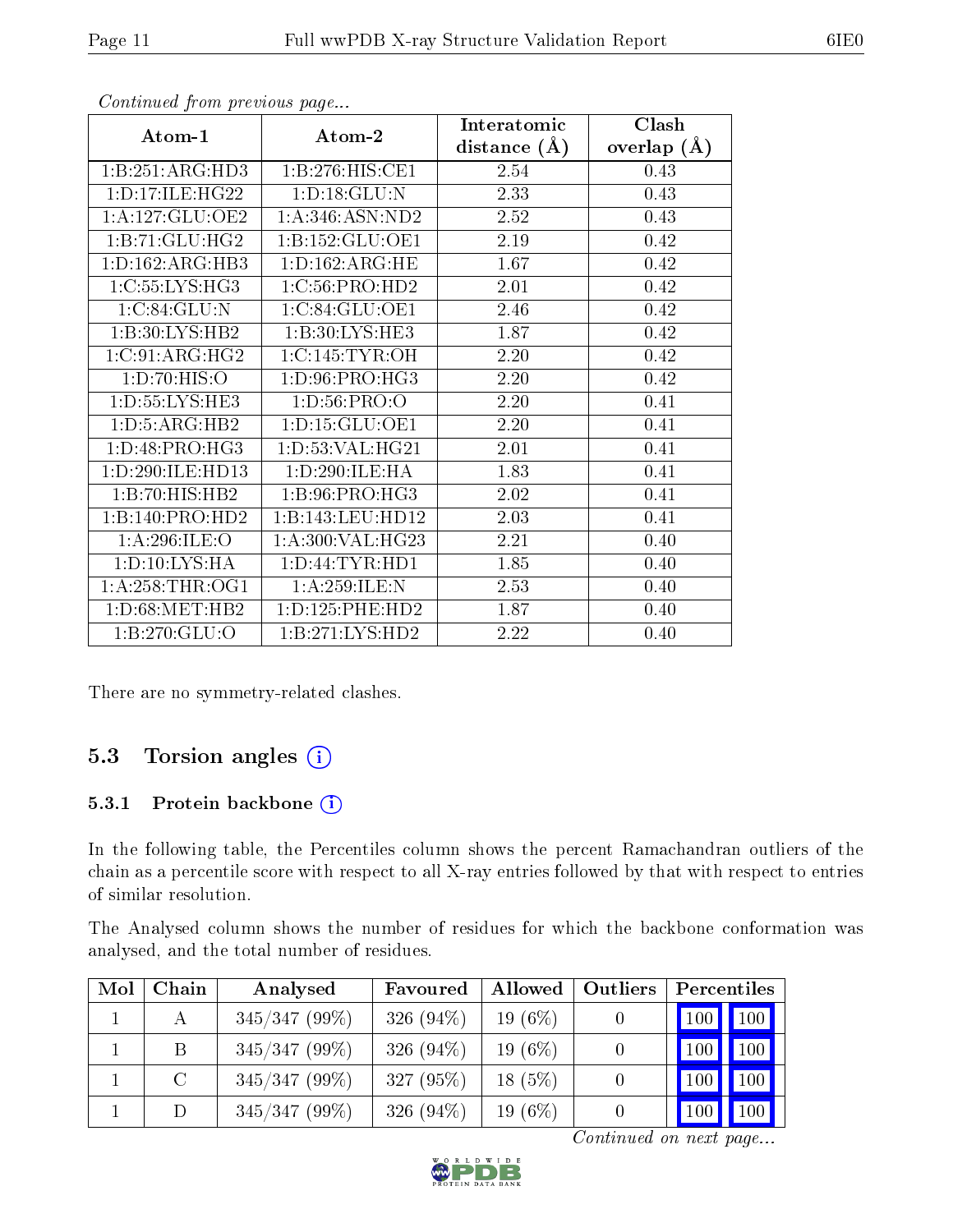Continued from previous page...

|     | ⊦ Mol∣Chain | Analysed                               | Favoured   Allowed   Outliers   Percentiles |  |                                                                                  |  |
|-----|-------------|----------------------------------------|---------------------------------------------|--|----------------------------------------------------------------------------------|--|
| All | All         | 1380/1388 (99%)   1305 (95%)   75 (5%) |                                             |  | $\begin{array}{ c c c c }\n\hline\n\hline\n\text{100} & \text{100}\n\end{array}$ |  |

There are no Ramachandran outliers to report.

#### 5.3.2 Protein sidechains (i)

In the following table, the Percentiles column shows the percent sidechain outliers of the chain as a percentile score with respect to all X-ray entries followed by that with respect to entries of similar resolution.

The Analysed column shows the number of residues for which the sidechain conformation was analysed, and the total number of residues.

| Mol | Chain   | Analysed         | Rotameric  | Outliers  | Percentiles |
|-----|---------|------------------|------------|-----------|-------------|
|     |         | $281/281$ (100%) | 277 (99%)  | $4(1\%)$  | 86<br>67    |
|     | B       | $281/281$ (100%) | 275 (98%)  | 6 $(2\%)$ | 80<br>53    |
|     | $\rm C$ | $281/281$ (100%) | 279 (99%)  | $2(1\%)$  | 93          |
|     | D       | $281/281$ (100%) | 277 (99%)  | $4(1\%)$  | 86<br>67    |
| All | All     | 1124/1124 (100%) | 1108 (99%) | $16(1\%)$ | 86<br>67    |

All (16) residues with a non-rotameric sidechain are listed below:

| Mol            | Chain              | $\operatorname{Res}% \left( \mathcal{N}\right) \equiv\operatorname{Res}(\mathcal{N}_{0})\cap\mathcal{N}_{1}$ | $_{\rm Type}$ |
|----------------|--------------------|--------------------------------------------------------------------------------------------------------------|---------------|
| $\mathbf 1$    | А                  | 30                                                                                                           | <b>LYS</b>    |
| 1              | $\overline{\rm A}$ | 87                                                                                                           | <b>LYS</b>    |
| $\mathbf{1}$   | $\bf{A}$           | 113                                                                                                          | <b>MET</b>    |
| $\mathbf{1}$   | $\overline{A}$     | 250                                                                                                          | LEU           |
| $\mathbf{1}$   | $\overline{B}$     | 8                                                                                                            | <b>ASN</b>    |
| $\mathbf 1$    | B                  | 42                                                                                                           | <b>HIS</b>    |
| $\overline{1}$ | B                  | 113                                                                                                          | MET           |
| $\mathbf{1}$   | B                  | 132                                                                                                          | ASP           |
| $\mathbf{1}$   | $\bar{\mathrm{B}}$ | 189                                                                                                          | <b>LYS</b>    |
| $\mathbf{1}$   | $\boldsymbol{B}$   | 271                                                                                                          | <b>LYS</b>    |
| $\mathbf{1}$   | $\overline{\rm C}$ | 13                                                                                                           | ARG           |
| $\mathbf{1}$   | $\overline{\rm C}$ | 87                                                                                                           | <b>LYS</b>    |
| $\overline{1}$ | $\overline{D}$     | 87                                                                                                           | <b>LYS</b>    |
| $\overline{1}$ | $\mathbf{D}$       | 88                                                                                                           | <b>VAL</b>    |
| $\mathbf{1}$   | D                  | 165                                                                                                          | <b>LYS</b>    |
| $\overline{1}$ | D                  | 344                                                                                                          | ${\rm ARG}$   |

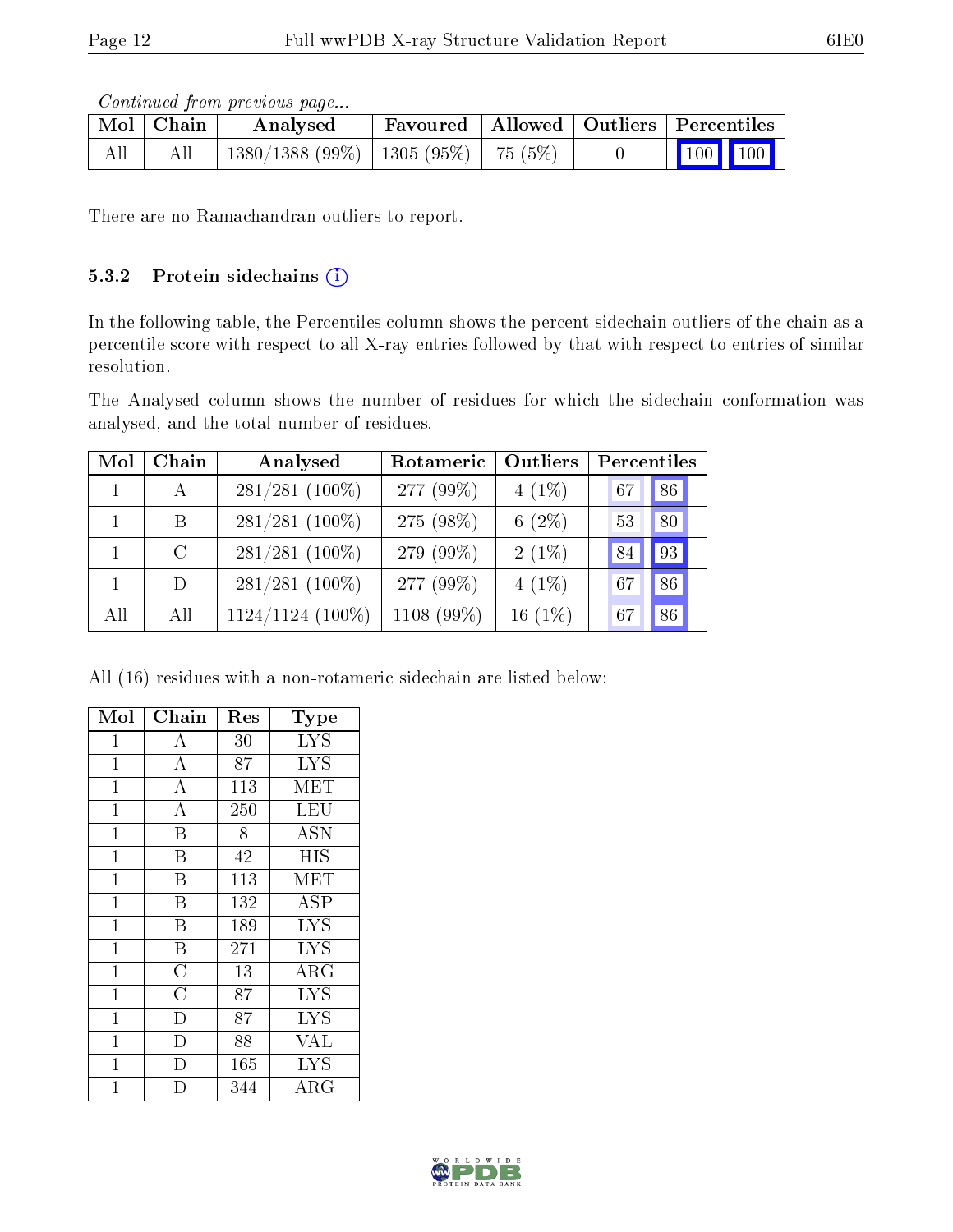Some sidechains can be flipped to improve hydrogen bonding and reduce clashes. There are no such sidechains identified.

#### 5.3.3 RNA (i)

There are no RNA molecules in this entry.

#### 5.4 Non-standard residues in protein, DNA, RNA chains (i)

There are no non-standard protein/DNA/RNA residues in this entry.

#### 5.5 Carbohydrates  $(i)$

There are no monosaccharides in this entry.

#### 5.6 Ligand geometry  $(i)$

Of 4 ligands modelled in this entry, 4 are monoatomic - leaving 0 for Mogul analysis.

There are no bond length outliers.

There are no bond angle outliers.

There are no chirality outliers.

There are no torsion outliers.

There are no ring outliers.

No monomer is involved in short contacts.

#### 5.7 [O](https://www.wwpdb.org/validation/2017/XrayValidationReportHelp#nonstandard_residues_and_ligands)ther polymers  $(i)$

There are no such residues in this entry.

#### 5.8 Polymer linkage issues  $(i)$

There are no chain breaks in this entry.

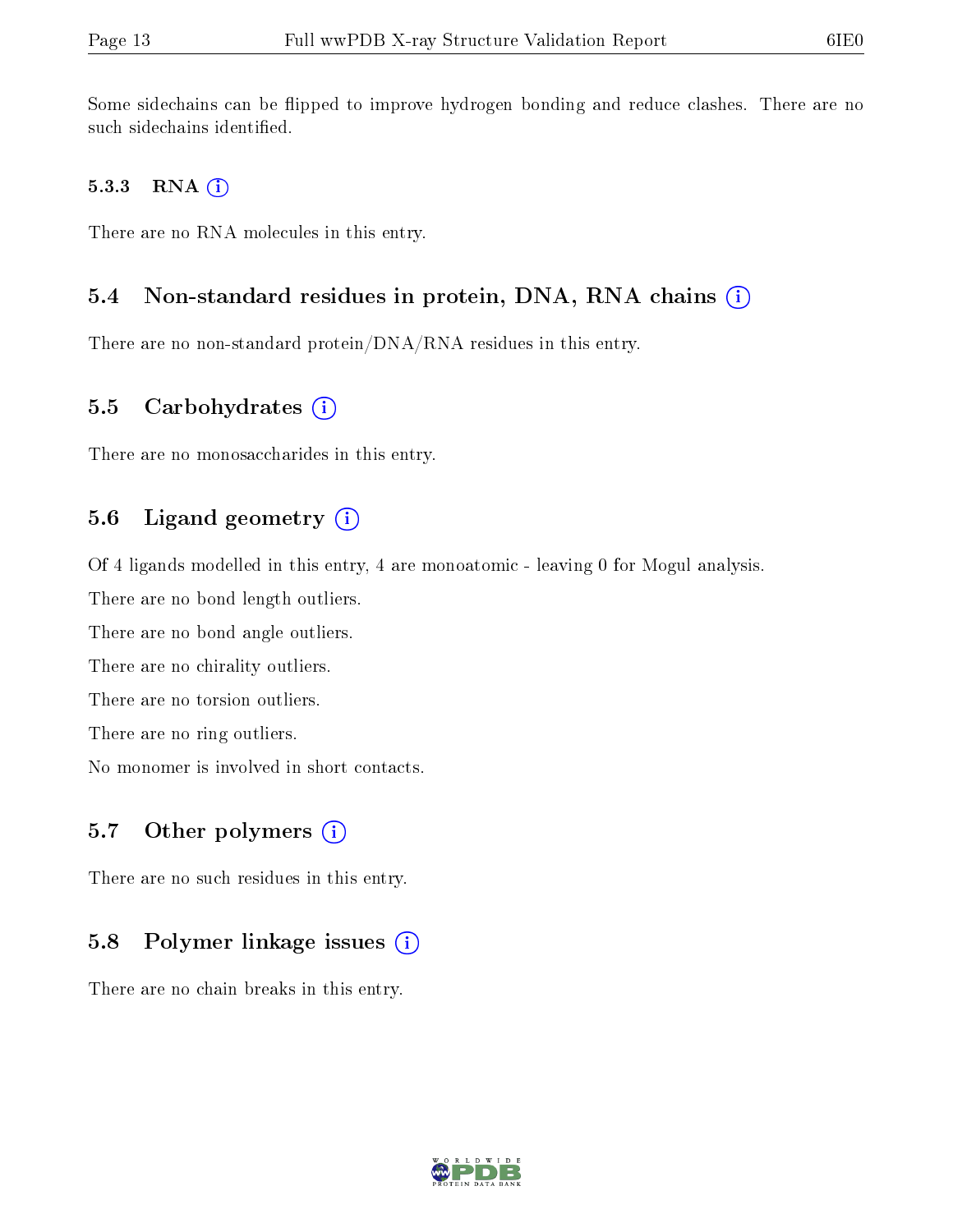## 6 Fit of model and data  $(i)$

## 6.1 Protein, DNA and RNA chains  $(i)$

In the following table, the column labelled  $#RSRZ> 2'$  contains the number (and percentage) of RSRZ outliers, followed by percent RSRZ outliers for the chain as percentile scores relative to all X-ray entries and entries of similar resolution. The OWAB column contains the minimum, median,  $95<sup>th</sup>$  percentile and maximum values of the occupancy-weighted average B-factor per residue. The column labelled ' $Q< 0.9$ ' lists the number of (and percentage) of residues with an average occupancy less than 0.9.

| Mol | Chain   | Analysed           | ${ <\hspace{-1.5pt}{\mathrm{RSRZ}} \hspace{-1.5pt}>}$ | $\#\text{RSRZ}{>}2$                    | $OWAB(A^2)$     | Q <sub>0.9</sub> |
|-----|---------|--------------------|-------------------------------------------------------|----------------------------------------|-----------------|------------------|
|     | А       | $347/347$ (100%)   | $-0.47$                                               | 100<br>$ 100\rangle$<br>$\overline{0}$ | 21, 35, 57, 82  | $\left( \right)$ |
|     | B       | $347/347$ (100%)   | $-0.36$                                               | $1(0\%)$<br> 94                        | 25, 43, 72, 97  | $\Omega$         |
|     | $\rm C$ | $347/347$ (100%)   | $-0.23$                                               | 100<br>100<br>$\overline{0}$           | 29, 52, 82, 104 | $\Omega$         |
|     | D       | $347/347$ (100%)   | 0.01                                                  | 6 $(1\%$<br>70<br>50                   | 35, 64, 95, 125 | $\Omega$         |
| All | All     | $1388/1388$ (100%) | $-0.26$                                               | $7(0\%)$<br>80                         | 21, 48, 85, 125 | $\theta$         |

All (7) RSRZ outliers are listed below:

| Mol | Chain | Res | <b>Type</b> | <b>RSRZ</b> |
|-----|-------|-----|-------------|-------------|
|     |       |     | <b>SER</b>  | 3.0         |
|     |       | 346 | <b>ASN</b>  | 2.6         |
|     |       | 222 | <b>THR</b>  | 2.5         |
|     |       | 128 | TYR.        | 2.3         |
|     |       | 84  | <b>GLU</b>  | 2.3         |
|     |       | 84  | GLU         | 2.2         |
|     |       |     | TYR.        | 2.0         |

### 6.2 Non-standard residues in protein, DNA, RNA chains  $(i)$

There are no non-standard protein/DNA/RNA residues in this entry.

### 6.3 Carbohydrates  $(i)$

There are no monosaccharides in this entry.